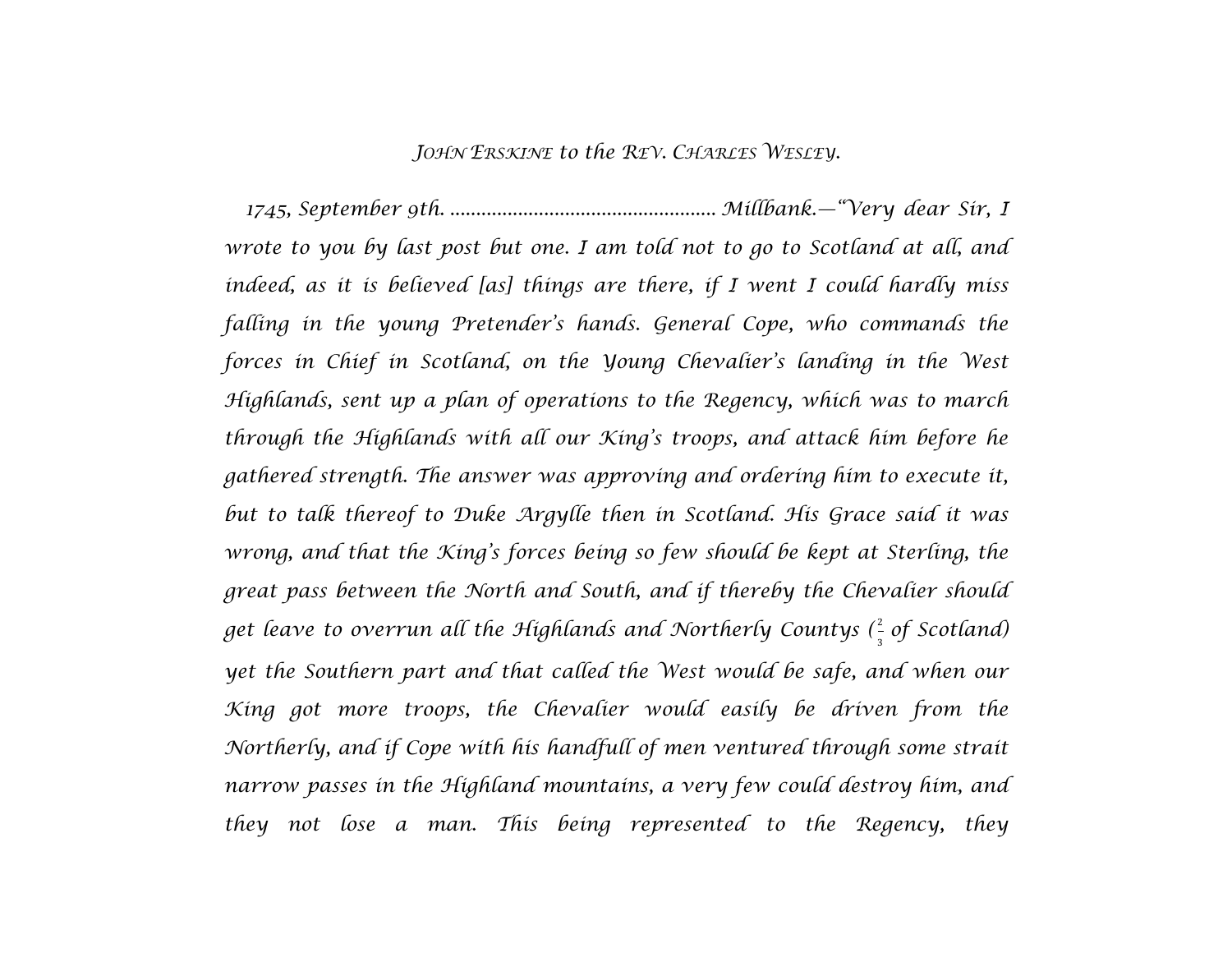*notwithstanding ordered him to performe his first plan; and the orders being sent by Marquis Tweeddale, Secretary for Scotland, were drawn so peremptorily and angry, that there was no latitude left him to delay or vary. So he marched, and advancing to a place among the mountains called Dallwhinyie, where the road he was to take towards Fort William (within a few miles of which the Chevalier landed) goes to the left hand, and finding he could be quite routed in the straight passes by* <sup>1</sup> <sup>16</sup> *of his number and the ennemy not lose a man, he took the right hand road, which goes to the town of Inverness (which is a fine place), from thence intending to march and attack the Chevalier by a better and safer road. But this put him at about 50 or 60 miles distance from the Chevalier, who thereupon marched down to Dallwhinnyie without opposition, and thence to Blair of Atholle (the chief seat of the Duke of that name), and rested there about a day or two, to get the Atholle and Lord Perth's highlanders to join him, and then marched for Stirling. At the last rebellion, the old Duke of Atholle was alive, and went not into the rebellion, nor yet his 2nd son, but [the] eldest did and was attainted of High Treason. On the old Duke's death, the estate and title descending to the attainted eldest son, would have [been] forfeited; but to prevent this, an Act of Parliament was passed, fixing the succession of both in the 2nd son, who*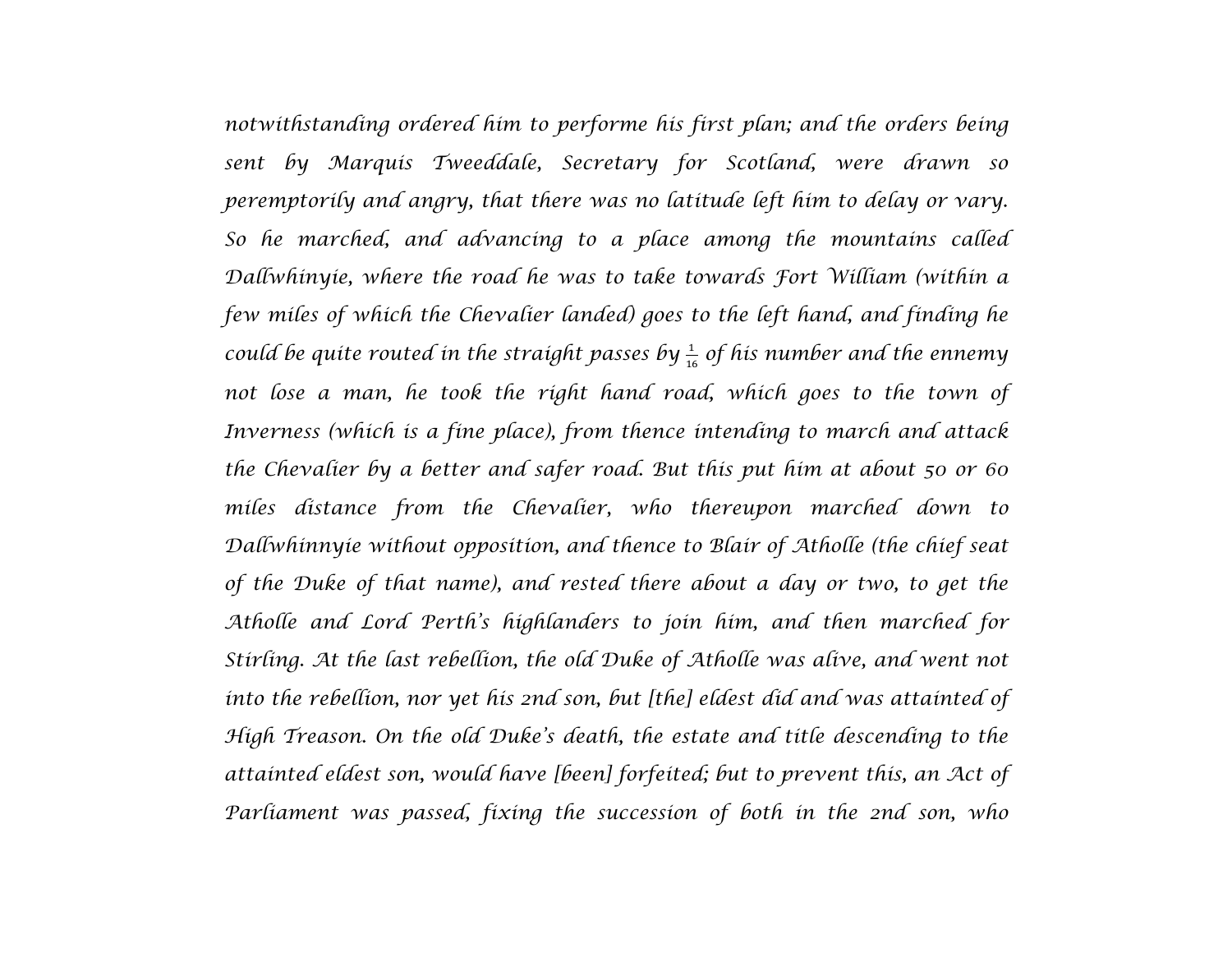*accordingly is Duke of Atholle and Lord of the Isle of Man (his grandmother was a daughter of Earl Darby's). Now the eldest son is with the Chevalier, and if they should have success would take all from his 2nd brother; and the Highlanders being much attached to the lineal succession and what is called the right of blood, it is thought probable they will follow the eldest, and so join the Chevalier. Lord Perth is popish, as the family has been since the late King James's time, when his grandfather was Chancellor of Scotland, and his brother Earl Mellfort Secretary of State, and both turned popish and bigotted, and following King James to France. It is feared that the Chevalier is now in possession, not only of Sterling but of Edinburgh; and except one regiment of Dragoons, which is at Edinburgh, our King has no forces in Scotland at all, but those of General Cope at Inverness, which by the highland road (and the nearest) that he marched, is upwards of 100 miles north of Sterling, and Sterling is called 24 miles north-west from Edinburgh, but here you would reckon it more than 30. Sherief-Muir, which is about four miles from Sterling, and on the north side as Sterling is on the south side of the River Forth, is the place where the battle was the last rebellion, at which the rebells were driven back, and the King's troops returned to Sterling, and waited there till more troops joined them, and particularly some regiments of Dutch and Swiss,*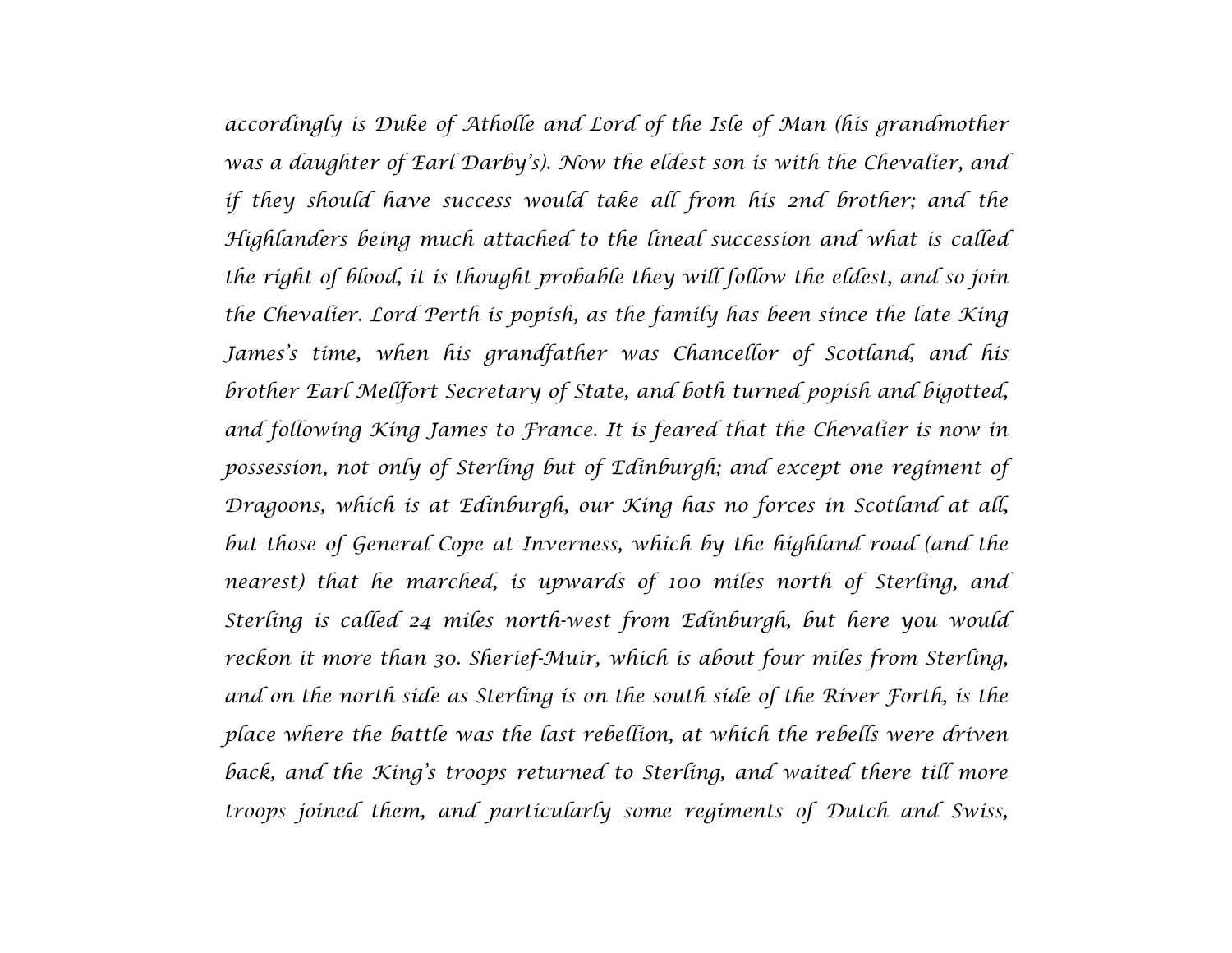*which forced the Pretender to fly to France, and our King's troops marching through the Highlands reduced them all to His Majesty's obedience. At that time the people about Glasgow and farther west, who are mostly presbyterian and zealous for protestancy and the revolution (and suffered cruel and bloody persecution soon after the Restoration till the Revolution) sent about 5,000 men in arms on their own charges to the King's camp at Sterling but afterwards complained that they were scarcely thanked or noticed by the Government for this service, and said they would not again be so forward. I have not heard that any of them now have offered to take arms, nor that any orders or warrants for arming against the rebells have been sent to such in the Highlands, who we hear did offer their service to the Government. But we are told that Sir Alexander McDonald, Mr. McLeod (member of Parliament for the County of Inverness) and Lord Lovat, men of great interest, and who can raise many bold, hardy, fighting fellows, have assured the Government that they will not assist the Chevalier. Thus, except that one regiment at Edinburgh, there is nothing in the South of Scotland to oppose the Chevalier; and if he be at Edinburgh, Cope is upwards of 130 miles north from him the nearest way, and cannot return but either through the Highlands (where I fear there are still more than enough to fall on him in his march, if on the*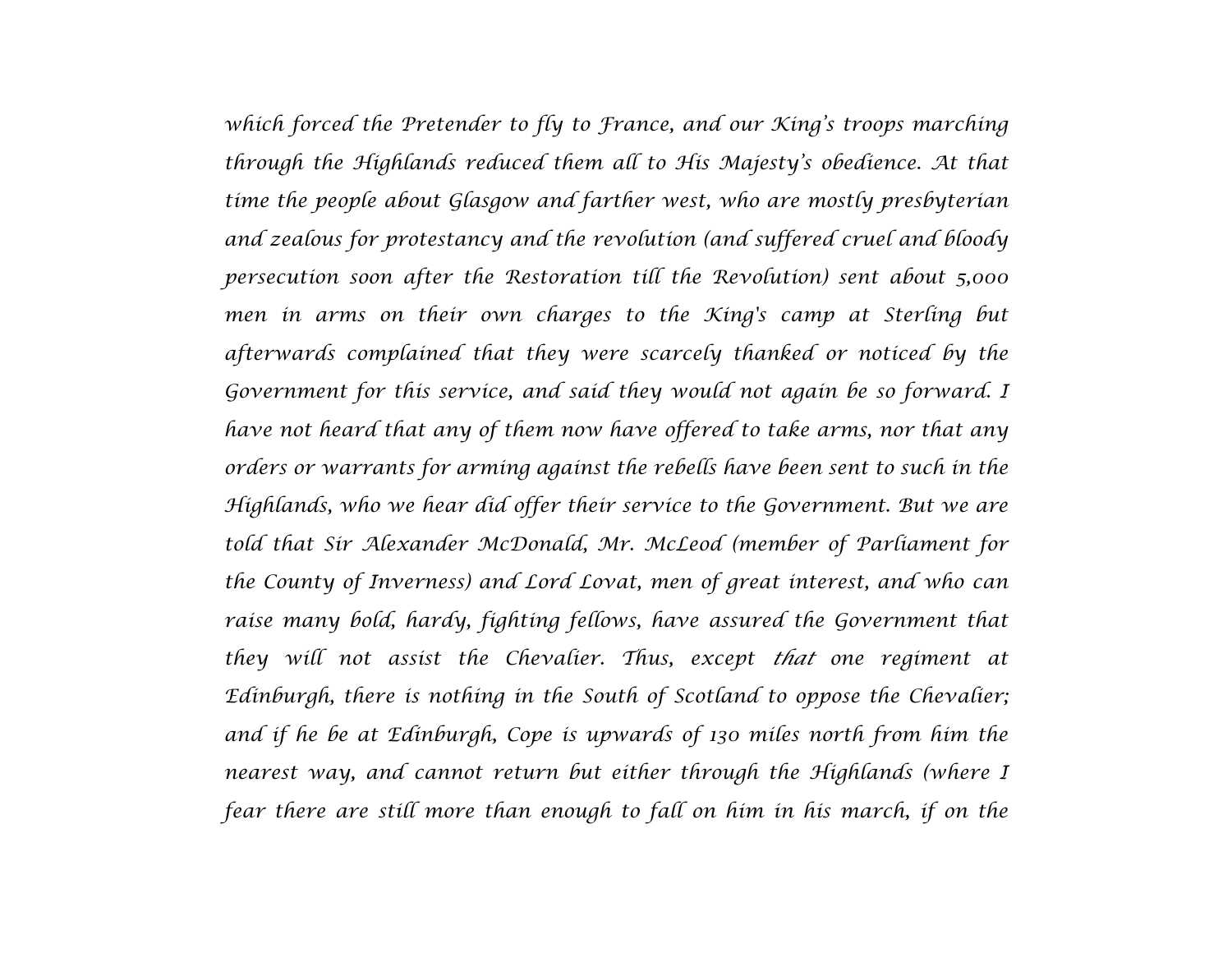*Chevalier's success they take [ ] in their heads), or about by the Eastern coast, which though not Highlands is a much longer march, and incumbered with ferrys and large rivers. ................................................ Thursday, 10 September. The Chevalier was not so far as Sterling, when the last post came off; 300 of his men had seized the Town of Perth. Your brother having read the Sum of Saving Knowledge &c., thought it too Calvinistic. He told me so, in the presence of five or six others, in my own room, Friday last. .............I did not see him again, but a short start last Lord's day between the evening sermon and the meeting of the Society at the Foundry. Among other very good things he said to the society, I was exceeding glad of the moderation and brotherly communion he advised them to, with regard to Mr. Whitefields people. May the Lord prosper you all in the Work of the Gospel and not partyship. Dear sir, most faithfully yours—J. E."*

## *JOHN ERSKINE to the REV. CHARLES WESLEY.*

*1745, September 30th, London. "My dear Friend, the inclosed was sent too late to the post house. Saturday last. I had not room to notice your many kind expressions. None of them are losst on me. ....................When the young Chevalier came to Edinburgh, he on the Saturday night sent to each of the*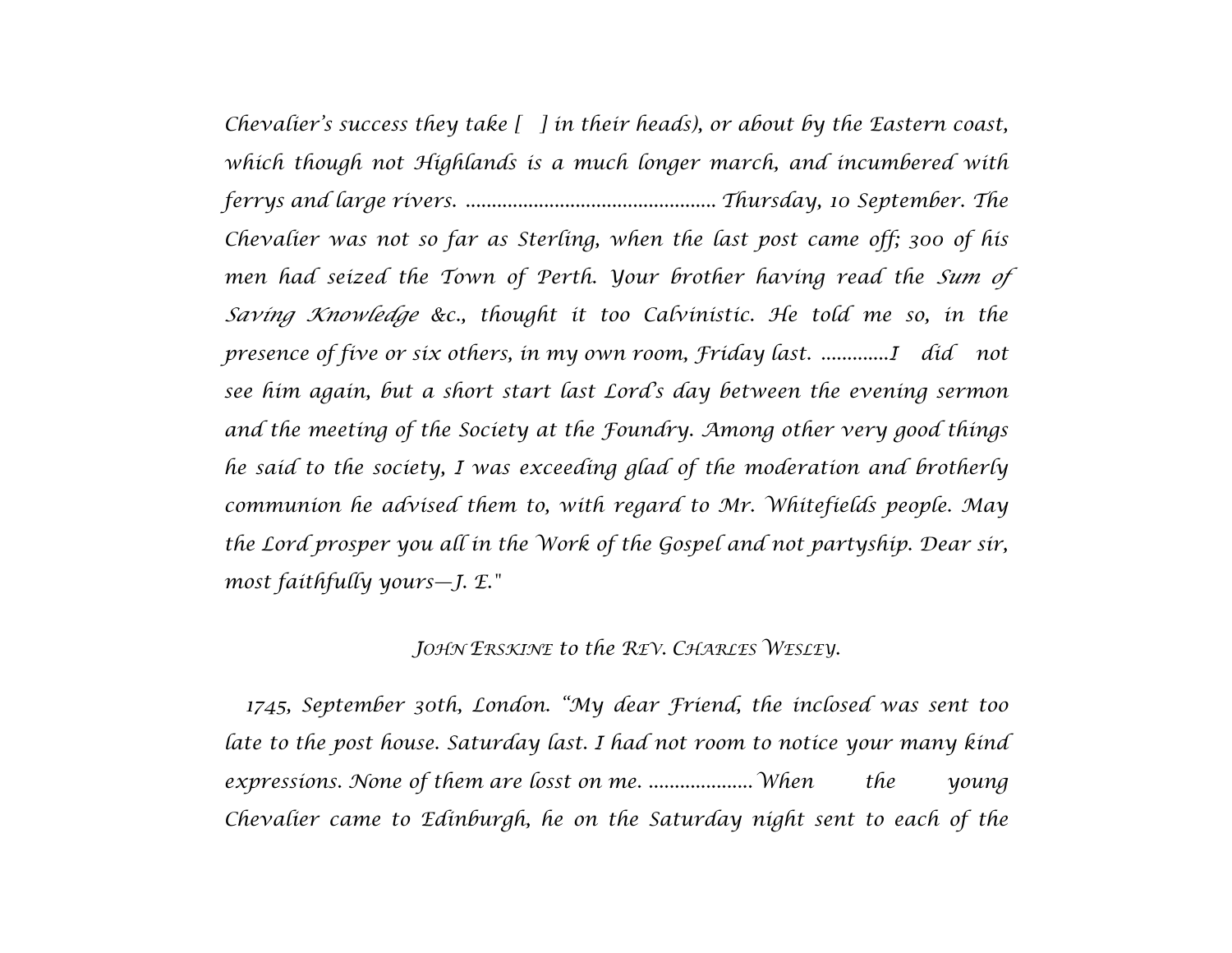*Ministers in the City, that they might preach next day &c., as usual. But, if they would [pray] at all for King, Prince, &c., he desired them to keep in general and to name none. The bells rung next day at the usual hours for the forenoon and afternoon service, but no Minister went to a pulpit, not daring to pray for King George by name, nor willing to forbear it (as I suppose) if they appeared at all. But whether they fled from the city on the Chevalier's approach, I have not learned. I suppose the Episcopal or Church of England men have continued in their meeting houses as before, for they never prayed otherwise for King, Prince, &c., than as the Chevalier enjoined the Presbyterians of the Established Church. —The battle, that was between the Chevalier and our King's forces, Was upon the estate I have six miles on this side of Edinburgh, and the Preston you see mentioned in the Gazette is my house, gardens and inclosures, and Preston-Pans, a village hard by, the best part of which is mine. I don't yet hear of any damage my estate has sufferedif it be not breaking down some of my walls.—The victory gained by the Chevalier appears to have been compleat, and they say his Highlanders fought like enraged furys, and drove all down before them in less than ¼ of hour. General Cope got soon to the town of Lauder 12 or 14 miles thence, and over hills. The dragoons behaved abominably. Colonel Gardiner, finding he could*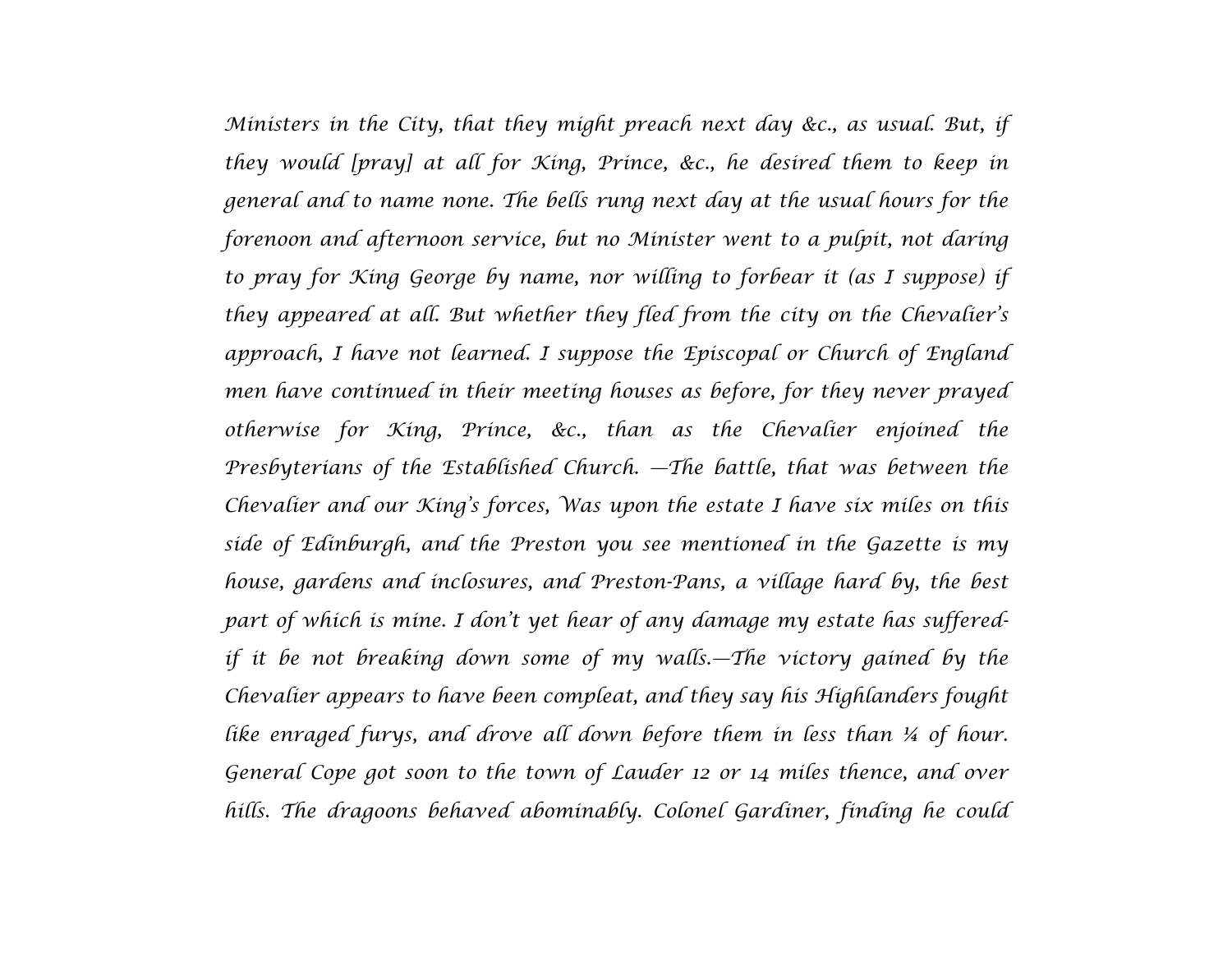*not stop the flight of his regiment of dragoons, put himself on foot at the head of the foot forces, and was so mortally wounded that he dyed. I hear the Chevalier visited him in his wounds and spoke civilly to him; and I am told Gardiner said to him, 'You are come, Sir, to seek a temporal crown, and I am going to get a crown of glory.' He was an honest, brave fellow, and I believe a reall Christian, as for many years, he professed to be. His lady is my kinswoman and of the same name and familly, and his house and land was divided from mine at Preston only by the high way. I find our people here speak of the Chevaliers army as but about 4,000 strong. How then came they to gain so complete a victory over Cope? And yet the Chevalier had many not there; and of those there, 'tis said that only 2,000 were engadged, having so suddenly done their business, that the rest had nothing to do. This seems to have been partly owing to the cowardice of the regiments of dragoons, both Irish. 'Tis reported by both sides that the Chevalier till he came to Edinburgh was dressed in the Highland habit; that at crossing the Forth and other rivers he was the first who jumped in; that he goes to the King's Palace at Edinburgh to hold his Levées, and receive company, but lies every night in his tent in the Camp, and eats there and dines on bread and a bit of cold roast beef or mutton, or any scraps; that he headed his men and went on with them at the*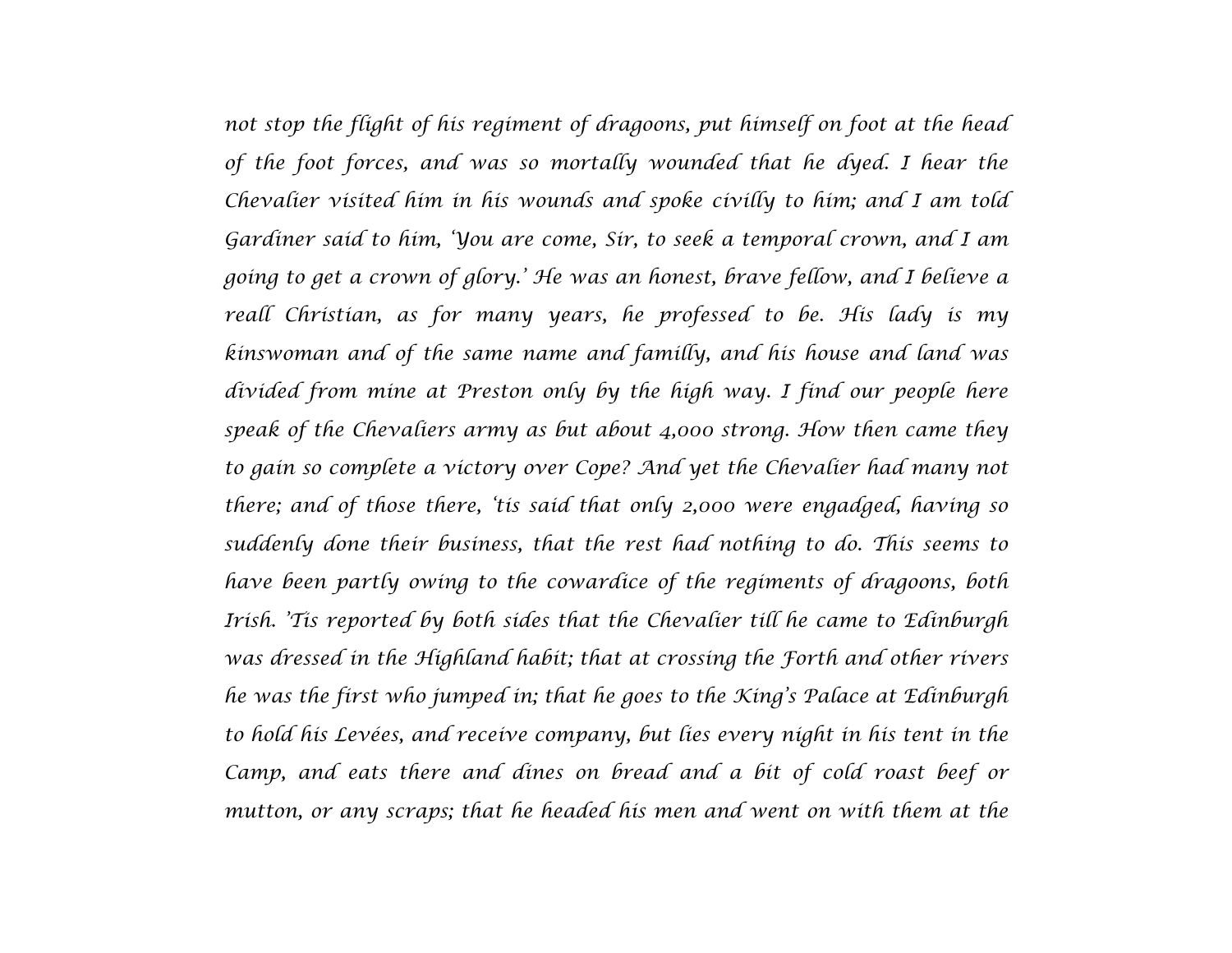battle; that on his standard, and the cockades his men wear there is on one *side a Crown and on the other a Coffin, with some such motto as this 'The one or the other'; that there is no sort of violence committed by his people, but what is unavoidable by an army; that in his march from Sterling to Edinburgh, one of his Highlanders stole a sheep, for which he held a council of war on him, and had him immediately shot; that he has levied a contribution in the City of Edinburgh of 12,000l. sterling, and of 15,000l. from Glasgow, which was demanded peremptorily; that at Perth (and Edinburgh) he danced with the ladys at their Balls and Assembly, does all he can to ingratiate himself with all sorts.—The Dutch troops and those of our own come from Flanders are marching north, and 'tis said that Marischall Wade sets out Wednesday next to command them ; and that all the rest of the British in the Netherlands are ordered immediately home. This will make an army much superior every way to any which I can see how the Chevalier can get except there be a French or Spanish invasion in his behalf; and they cannot easily*  land on us, there being so many of our *King's navy now on all sides of the Island. Admiral Vernon and his squadron now in the Downs is to sail northwards, and for that purpose he has got pilots from Hull and Newcastle, that are well acquainted with the Scotch coast. The two from Hull I travelled*